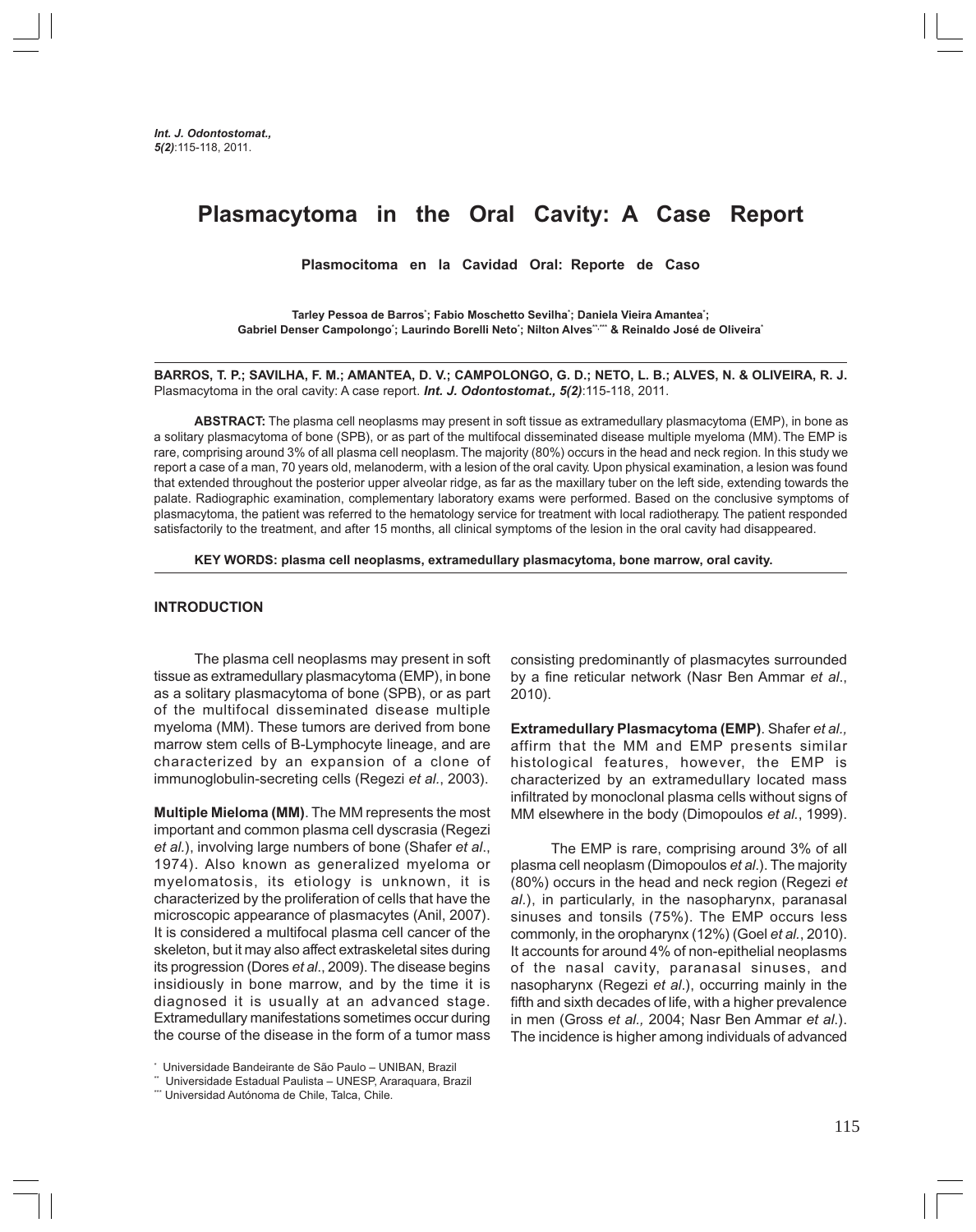age, with a mean age at diagnosis of 64 years, and two times higher among melanoderm individuals than caucasian (Nasr Ben Ammar *et al*.).

The signs and symptoms of plasmacytoma are pain, swelling, and tissue masses obstructing the respiratory tract or oral cavity that cause a local expansion by edema (Gross *et al*.). When it occurs in the nasopharynx, the main symptom is progressive nasal obstruction and intermittent epistaxis, and in the maxillary sinus, it presents enlarged volume and may affect and damage the adjacent teeth, due to destruction of the surrounding bone (Ersoy *et al*., 2004). Other symptoms may appear depending on the location of the tumor. Edema is the most common complaint, and pain may also be present when the adjacent bone is affected. Discomfort or pain of the tooth can occur when there is involvement of the dental alveolus.

The most widely accepted treatment is chemotherapy with cyclophosphamide, melphalan, and steroid protocols. Radiotherapy may also be used since the tumor is radiosensitive (eradicable at a dose of 4.000 to 5.000 cGy). Another alternative is surgical resection (Romero *et al.,* 2009).

The aim of this study is to report a case of plasmacytoma with exteriorization to the oral cavity.

### **CASE REPORT**

 Male patient, 70 years old, melanoderm, was received at the Bucomaxillofacial Surgery and Traumatology Service of a public hospital located in São Paulo – Brazil, with a lesion in the oral cavity.

The patient reported rapid, painless growth of the lesion, and confirmed that he had been a smoker for 62 years. He denied alcohol consumption and did not know whether he had any systematic disease. The patient had been medicated with antibiotics for 14 days without regression of the lesion.

Upon physical examination, a lesion was found that extended throughout the posterior upper alveolar ridge, as far as the maxillary tuber on the left side, extending towards the palate (Fig. 1). The base was sessile, erythematous, and flaccid on palpation. On the radiographic examination, the maxillary sinus was foggy, with bone impairment. The complementary laboratory exams were normal.



Fig. 1. Lesion in the posterior upper alveolar ridge, as far as the maxillary tuber on the left side, extending towards the palate.

The patient was referred to the surgical center for incisional biopsy of the lesion, and the fragment was sent for anatomopathological examination. The exam results showed fibroadipose tissue with infiltration of small atypical cells, requiring complementary immunohistochemical exam. In this latter exam, histological aspects of a plasmacytoma were observed, with evidence of cell differentiation into kappa chains. Tumor cells were positive for Ki-67, Mib-1; CD45; Bci-2; and positive diffused for CD-138.

Based on the conclusive symptoms of plasmacytoma, the patient was referred to the hematology service for treatment with local radiotherapy (at a dose of 4000 to 5000 cGy).

The patient responded satisfactorily to the treatment, and after 15 months, all clinical symptoms of the lesion in the oral cavity had disappeared (Fig. 2). He is still in follow-up care.



Fig. 2. Oral cavity of the patient showing good results for remission of the lesion.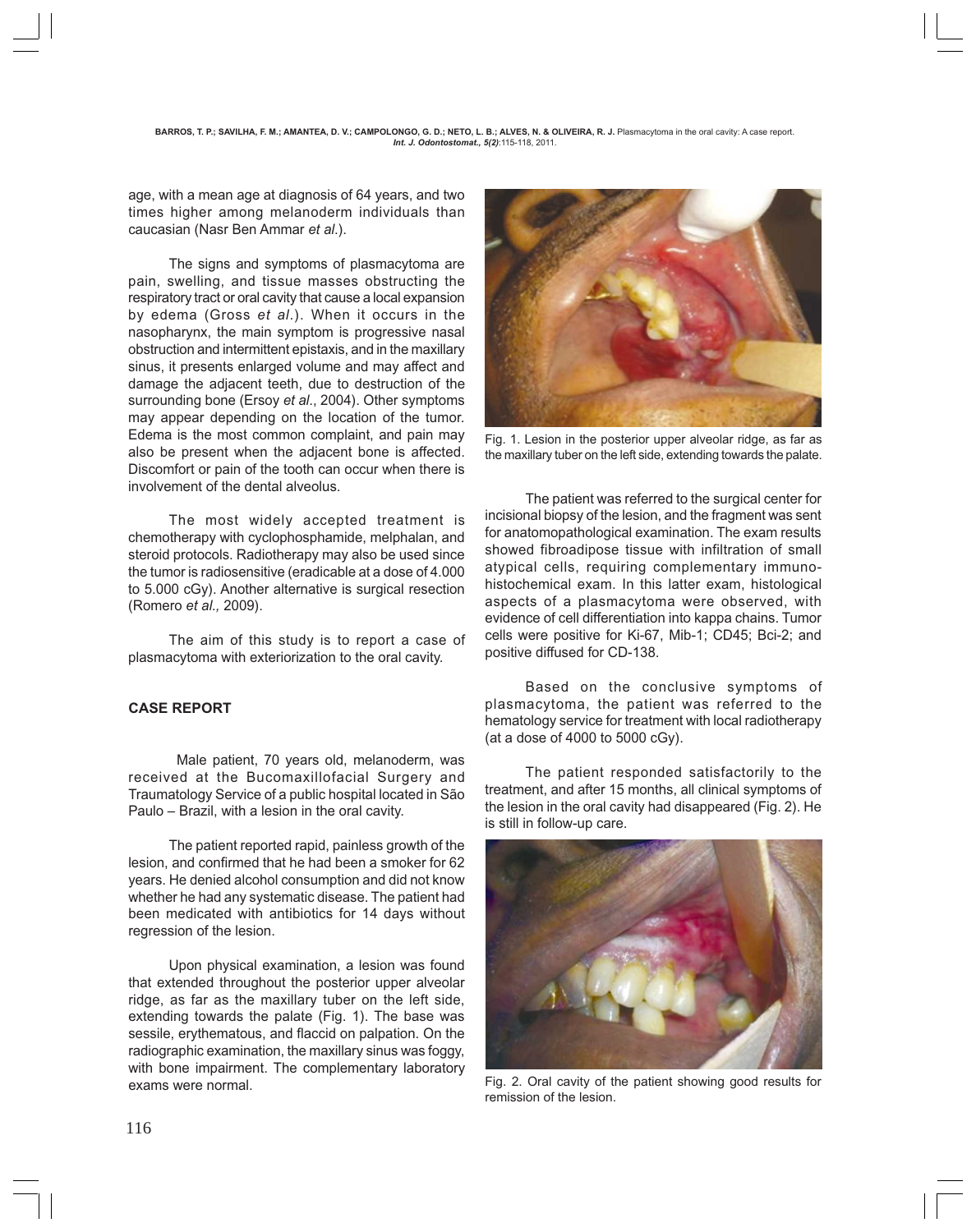#### **DISCUSSION**

The majority of patients with extramedullary plasmacytoma are male (63%-86%). This neoplasm is most common in the sixth to eighth decade, and the head and the neck are the regions most commonly affected, 56% to 90% was disease free at 10 years, and the median survival was 8 to 20 years (Knowling *et al.,* 1983; Shih *et al.*, 1995; Bolek *et al.*, 1996; Liebross *et al*., 1999; Galieni *et al*., 2000). In other studies the median survival rate was 5.66 years (Susnerwala *et al.*, 1997).

Plasmacytoma is a clinical finding that is difficult to diagnose. Only the anatomopathological exam, preferably accompanied by an immunohistochemical study (Romero *et al.*), can confirm the diagnosis through positive plasma cells that express CD38 with concomitant cytoplasmic expression of kappa or lambda light chains (Dimopoulos *et al.*). In our case, incisional biopsy was carried out, with confirmation for kappa chains, CD45, CD138 and negative confirmation for lambda light chains.

Some authors affirm that approximately 10- 30% of treated patients distant failure seem to occur (Corwin & Lindberg, 1979; Holland *et al.*, 1992; Susnerwala *et al*.). This takes place on average within 2 to 3 years after diagnosis (Knowling *et al.*; Liebross *et al*.; Galieni *et al.*; Straetmans & Stokroos, 2008). Dimopoulos *et al.* affirms that the prognosis of patients with solitary extramedullary plasmacytoma (SEP) appears to be better than for patients with SBP because approximately 70% of patients with SEP remain disease-free at 10 years. Mock *et al*. (1987) suggested that the cases with lambda light chain may be more immature and more likely to progress to MM. In other study, Susnerwala *et al.* observed that the cases that progressed to MM showed kappa light

chain restriction. In our study the patient presents the kappa light chain, however there was no evidence of progression to MM. Holland *et al.* affirms that the lesion size, total serum protein levels, and the presence of a monoclonal spike on serum electrophoresis may be of prognostic significance in identifying those solitary lesions that ultimately will convert to MM.

Susnerwala *et al.* affirms that the higher grade tumors were generally associated with more bulky disease. There is every indication that plasmacytomas that emerge from the soft tissues of the nasopharynx, oral cavity, or larynx, and do not involve adjacent bone, have a better prognosis than those located in areas such as the maxillary, mandible, alveolus and others (Romero *et al*.).

As EMP are highly radiosensitive, almost all patients obtained successful treatment with local control (Weber, 2005). Radiation therapy is the most effective form of local treatment in the management of solitary plasmacytomas. The recommended dose of radiation is 40 to 60 Gy (Corwin & Lindberg; Holland *et al*.; Romero *et al*.; Nasr Ben Ammar *et al*.). Weber and Soutar *et al.* (2004) recommend that for EMP <5 cm a radiotherapy dose of 40 Gy in 20 fractions, and recommend for bulky EMP of >5cm, a higher dose of up to 50Gy in 25 fractions. The appropriate therapy results in long-term stability and potential cure in approximately 67% of patients (Weber).

In conclusion, plasmacytoma, despite being a lesion with slow, asymptomatic growth, can assume large volumes, making proper treatment difficult. When there is no bone involvement and it is diagnosed early, the success of treatment is generally higher. The treatment of choice is radiotherapy, with good results for remission of the lesion, as we have demonstrated in this case study.

**BARROS, T. P.; SAVILHA, F. M.; AMANTEA, D. V.; CAMPOLONGO, G. D.; NETO, L. B.; ALVES, N. & OLIVEIRA, R. J.** Plasmocitoma en la cavidad oral: reporte de caso. *Int. J. Odontostomat., 5(2)*:115-118, 2011.

**RESUMEN:** La neoplasia de células plasmáticas se presenta en los tejidos blandos como plasmocitoma extramedular (EMP), en el hueso como plasmocitoma solitario (SPB), o como parte de una enfermedad diseminada, el mieloma múltiple (MM). El EMP es poco frecuente, manifestandose en alrededor de un 3%. Se presentan generalmente (80%) en las regiones de cabeza y cuello. En este reporte de caso, un hombre de 70 años, melanoderma, presentaba una lesion en la cavidad oral. En el examen físico se observó la lesión a lo largo de la parte posterior del reborde alveolar superior, en la tuberosidad maxilar en el lado izquierdo hacia el paladar. Se realizaron exámenes radiográficos y de laboratorio. Con base en los signos de plasmocitoma, el paciente fue referido a tratamiento con radioterapia. El tratamiento fue muy exitoso y después de 15 meses se observó que el paciente no presentaba los signos clínicos característicos de la lesión neoplásica.

**PALABRAS CLAVE: neoplasia de células plasmáticas, plasmocitoma extramedular, médula ósea, cavidad**